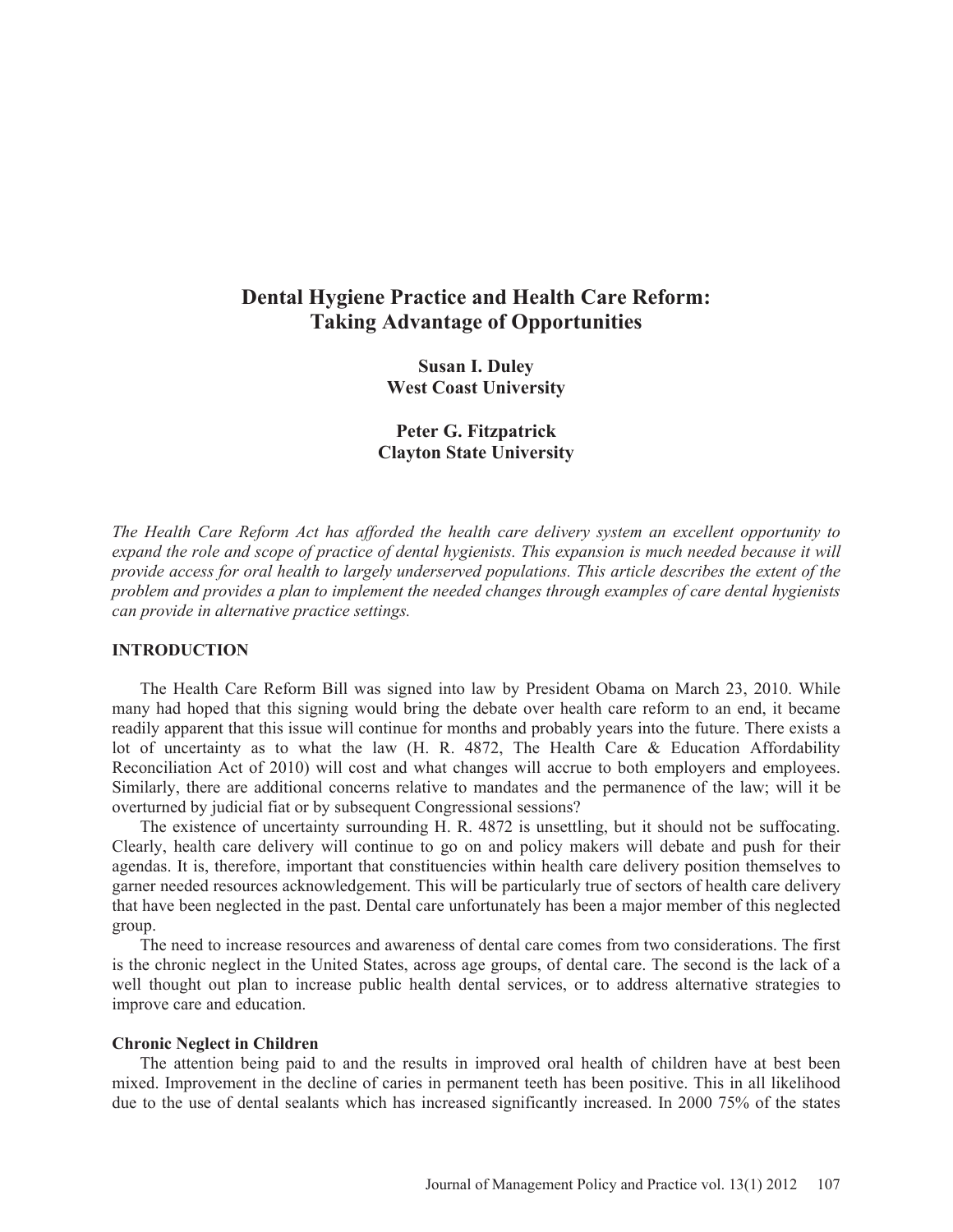has a sealant program and this increased to 85% in 2007 (Tomar & Reeves, 2009). Of concern, however, is the increase of dental caries in the primary teeth of children between the ages of two and four. The rates in this cohort increased from 18% in 1988 to 1994 period to 24% in the 1999 to 2004 period. This increase was uneven across racial lines. Among white children the increase was negligible, but among non-Hispanic black and Mexican American children, the increase was significant. Not surprisingly poverty status also was an indicator across all age groups of children. Data comparing caries prevalence between 1988 – 1994 and 1999 – 2004 showed a greater occurrence among children living at or close to the poverty level versus those living at 200% above the federal poverty level (Tomar & Reeves, 2009).

Another statistic to frame the problem is that in 2005, one-third of all children living in homes where the household income was below 200% of the federal poverty level did not see a dental provider. The recognition that for a family of four, 200% of the federal poverty level translates into an income of \$42,400 brings the issue into even starker reality (Hathaway, 2009). Part of the problem with a lack of dental care in many children rests with the fact that in many states dentists are not accepting Medicaid patients. The three primary reasons given by dentists for not accepting Medicaid are: 1) low reimbursement rates, 2) burdensome administrative requirements, and 3) problematic patient behaviors (Hathaway, 2009). It is reasonable to assume that paramount among these three is the first – low reimbursement. With the projected cuts across the board for all Medicaid and Medicare services, it seems that the lack of participation will be exacerbated. We would also suspect that low reimbursement is contributory towards a lack of dental providers in rural areas where typically we have a greater rate of poverty.

Of great concern when studying dental care access and income levels is the realization that tooth decay is the most prevalent chronic disease in both children and adults. It is five times more common in children than is asthma (Otto, 2009). The occurrence of poor oral health presages not only dentition problems and pathology, but an even more troublesome aspect of systemic health issues. The connections between oral and systemic health have been well established. Linkages between oral health and cardiovascular disease and diabetes have been extensively studied (Hein, Cobb, & Iacopino, 2007; Meurman, Sanz, & Janket, 2004). These relationships, while potentially problematic for children, are even more inimical for adults.

### **Chronic Neglect in Adults**

The scope of dental care for adults in the United States unfortunately is not any better than that for children and adolescents. Again, one of the derivers is socioeconomic status. Adults who are on Medicaid have a significantly lower use rate of dental office visits compared to those covered by private insurance (Ku, 2009). This is not to suggest that a significant majority of adults have private dental health insurance coverage. Interestingly enough, while oral cancer kills more women than cervical cancer, and oral infections and complications can adversely affect diabetes, pregnancy, and heart disease; some 82 million adults do not have dental health insurance and subsequently relative low rates of dental visits (Otto, 2009).

The problem of lack of access to dental care for the elderly becomes even more significant when we factor in some common health findings associated with senescence. A decrease in immune efficiency is one which will precipitate a variety of medical illnesses and dental conditions. Included in the latter are: (World Health Organization [WHO], 2009).

- $\triangleright$  Edentulousness (loss of all natural teeth)
- $\triangleright$  Facial pain or discomfort
- ¾ Oral cancer
- $\triangleright$  Caries (tooth decay/cavities)
- $\triangleright$  Periodontal issues
- $\triangleright$  Denture related conditions
- $\triangleright$  Xerostomia (dry mouth/lowered saliva)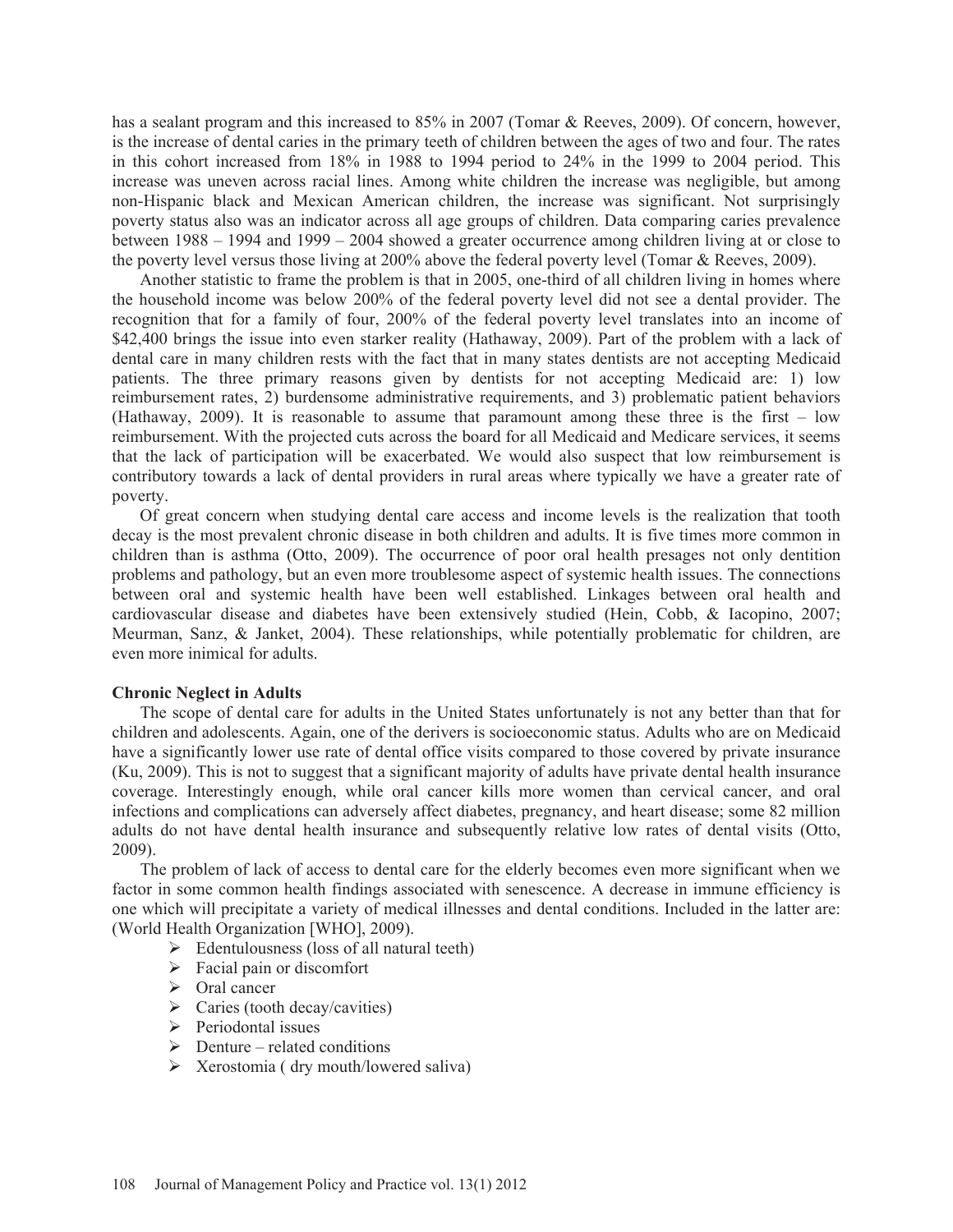Other systemic conditions such as cancer, diabetes, and osteoporosis have a negative impact on oral and functionality (CDC, 2006). Not only is the impact produced by the diseases themselves and their sequelae, but by the medications used to treat these conditions. Endentulousness is particularly problematic. It affects 19% of the elderly in the United States. It has direct impacts on diet adequacy, food enjoyment, and may increase the risk of developing periodontitis and affect body weight. All of these outcomes are related to a loss of chewing efficiency (CDC, 2009). The absence of a balanced diet many times also occurs because this population has experienced tooth loss or ill-fitting dentures. This imbalance can easily lead to further decline in dental health (WHO, 2009).

The problem of inadequate dental care exists for both the elderly residing at home and those living in long-term care facilities. In many instances this latter group has even greater difficulty getting care. Since approximately 5% of Americans over the age of sixty-five live in long-term care facilities, and available data points to low use of dental services within this group, the need for expanded care is clear (Guay, 2005).

One contributing factor to the lack of dental care to residents in long-term care facilities is the absence of caregivers having either the time or training to provide oral health care services. A lack of inhouse equipment and sufficient means of transport to off-site facilities also complicates the issue (WHO, 2009).

#### **DISCUSSION**

Health care policy in the United States is at a crossroads. There is growing concern that health care expenditures are consuming more and more of our GDP while at the same time we have major access issues. Unfortunately, the need to solve these seemingly contradictory problems is frequently over-shadowed by the issue of health care reform which remains largely focused on payment systems. It therefore seems reasonable that solutions to the difficulties confronting health care delivery will have to come from a combination of state policy makers and practitioners.

The recognition of the connections between oral and systemic health has provided new opportunities to advance access to health care and improved outcomes. Clearly, one path to improved outcomes is to expand access to oral health paradigms. This is especially true for identified underserved populations. Children and elderly living in rural areas are foremost in these populations so there is great import to develop a system to serve these groups. One recent publication, *Expand Your Practice* (Duley, Fitzpatrick, Zornosa, Barnes, 2011) reported how the dental hygienist could enhance medical practices:

#### **Family Practice**

"Dental Hygienists working in a medical practice can assess the oral health status of each patient, plan appropriate care strategies, implement oral health literacy plans, refer patients for needed dental care interventions, and assess the outcomes of the care plan at subsequent medical appointments."

#### **Internal Medicine**

"Employing a dental hygienist within an internal medicine practice provides the physician with a practitioner who can recognize and help diagnose diseases through examination of the oral cavity." "Besides providing preventive services, dental hygienists can also assist these patients with xerostomia management, a common side effect of the pharmacologic treatment of both heart disease and stroke." "Dental hygienists are well suited to perform glucometer testing, nutritional counseling, and oral health instruction with the diabetic patient population." "Dental Hygienists can perform oral examinations to reveal any exposed dentin and help confirm the presence of gastroesophageal reflux disease (GERD)." "The dental hygienist examining the oral cavity and noticing the absence of inflammation in the presence of the petechiae and/or excessive oral bleeding will be alerted to the strong possibility of underlying liver disease."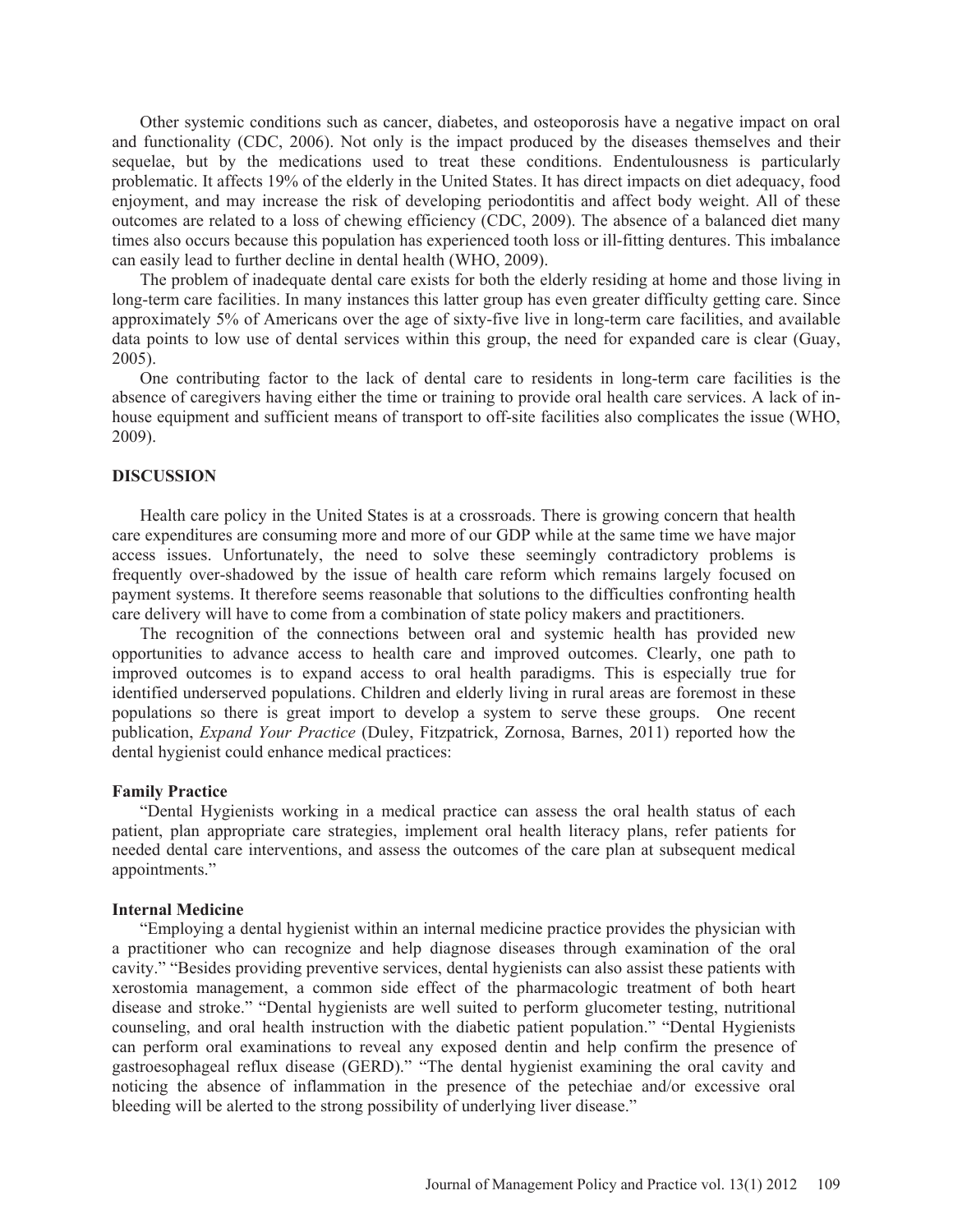#### **Obstetrics and Gynecology**

"Evidence shows an association between periodontal infection and adverse pregnancy outcomes, such as premature delivery and low birth weight. Evidence also suggests that most young children acquire caries-causing bacteria from mothers. Dental hygienists can be a catalyst for improving the oral health of expectant and new mothers, and provide oral health counseling to reduce the transmission of such bacteria from mothers to children, thereby delaying or preventing the onset of caries."

#### **ENT/Head and Neck**

"A subspecialty of otolaryngology focuses on the treatment of cancerous and noncancerous tumors of the head and neck. In this setting, the dental hygienist can play a vital role identifying abnormal manifestations and disease processes."

#### **Radiation/Oncology**

"Dental Hygienists are the ideal professionals to provide the preventive, therapeutic, and educational services needed by cancer patients. They can help maximize the oral health of these patients prior to and during treatment. Oral hygiene instruction should be stressed, with emphasis on educating patients on what to expect and providing them with the armamentarium to alleviate symptoms."

#### **Preventive Medicine**

"The preventive medicine specialty is an ideal practice setting for the newly evolving dental hygiene specialty: oral health coach. An oral health coach creates and manages strategic plans – in collaboration with patients – to help them meet their personal oral health goals and immediate dental health needs. Oral health coaches assess the oral health status of patients, provide the information needed to make educated decisions about their oral health, and refer them for oral disease treatments as needed."

#### **Pediatric and Adolescent Medicine**

"Dental hygienists are uniquely qualified to screen for dental and oral health problems. Likewise, they can provide necessary oral health literacy information to the child and parent, apply topical fluoride, and provide proper referrals to patients who need additional or more extensive treatment. Interventions by dental hygienists can be greatly facilitated by the use of screening instruments."

#### **Geriatric Medicine**

"Dental hygienists can become part of a patient's health status screening team to guide the patient through the self-screening checklist and perform the visual examination. Dental hygienists can then develop the dental hygiene treatment plan and make appropriate referrals."

When considering the needs of the elderly it becomes apparent that their lack of care has been exacerbated by being overlooked in public health and policy interventions. This is especially critical since the elderly suffer disproportionately from oral diseases and those residing in longterm care facilities have even greater problems Lamster, 2004). The expansion of the role of the dental hygienist would include placing them in the offices of geriatricians and having them make visits to long-term care facilities on a regular basis.

One proposed policy model to increase oral health care services to the elderly is the Access Triangle. Under this model three conditions must be met: (Guay, 2005)

- 1) An adequate dental workforce must be able to provide care,
- 2) The demand for care must exist within this population,
- 3) The ability to pay and for providers to be compensated must exist.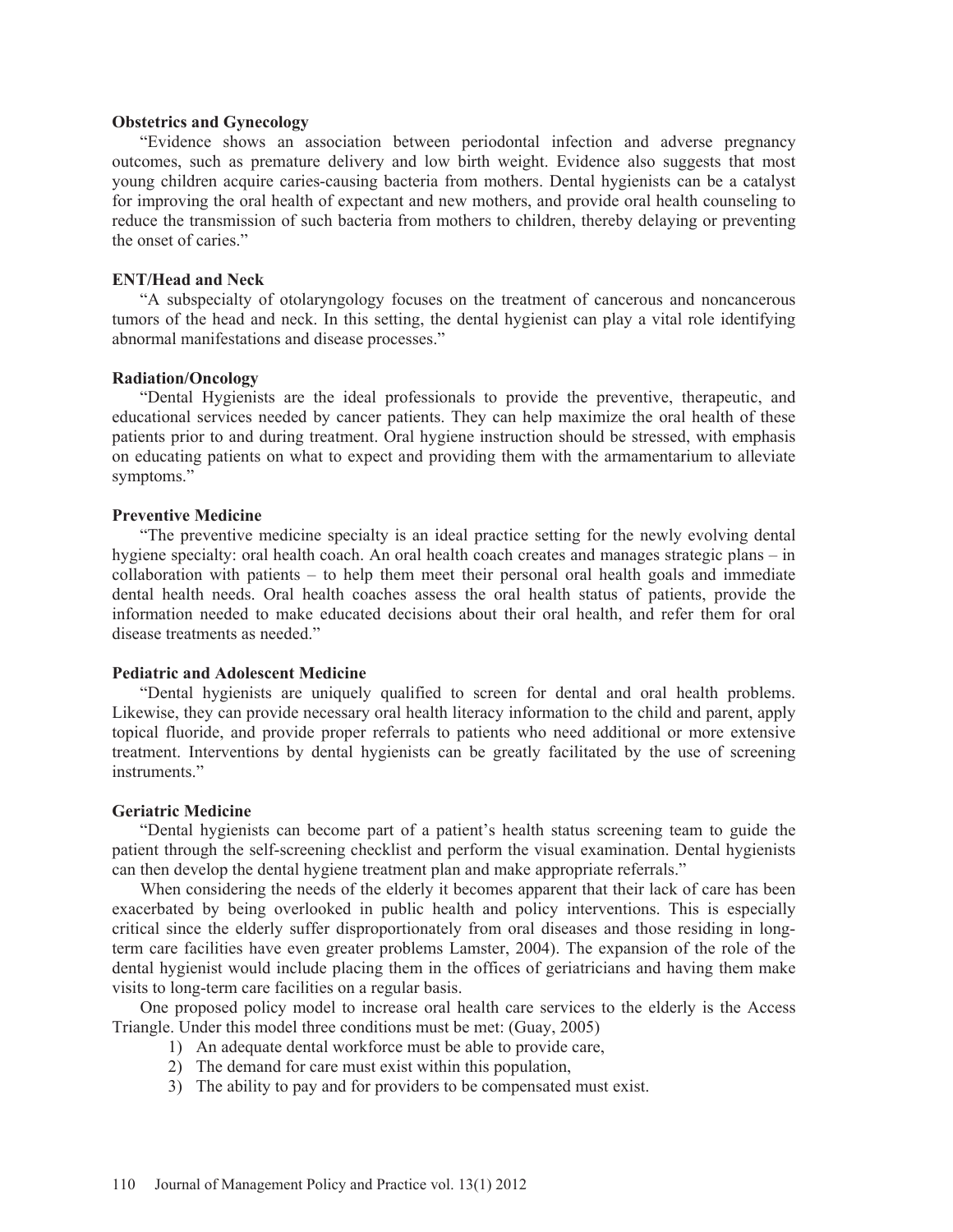Condition number one can be met by increasing the scope of practice and autonomy of dental hygienists. Allowing them to practice outside of dental offices will provide a cohort of practitioners that will greatly augment the dental workforce.

Condition two can be attained through education. Many people are unaware of the oral and systemic health linkages and therefore frequently neglect their oral health (Guay, 2005). The vision of the dental hygienist as a oral health coach would include a component of being an educator. This education component can be conducted in a variety of venues including churches, senior citizen centers, nursing homes, etc. If the education is successful, people will be alerted to the need to pay attention to oral health and either prevent or blunt the effects that oral diseases can have on diabetes, heart disease, and other chronic conditions.

Condition three will probably require some creativity and adjustments to existing payment systems. Currently, there is no dental coverage under Medicare. The inclusion of a dental benefit across the board in today's economic climate is highly unlikely. It would be reasonable, however, to include a means tested benefit. Making it means tested would substantially reduce the cost and allow this much needed service to be folded into Medicare. This coverage should include payments to both dentists and advance practice dental hygienists.

The three conditions of the Access Triangle model can be used to develop care plans for all segments of the population.

#### **CONCLUSION**

The Health Care Reform bill basically breaks down to two general areas of support: Title 1 addresses Coverage, Medicare, Medicaid, and Revenues; Title 2 covers Health, Education, Labor, and Pensions. Within Title 1 section 1103 of the Act speaks to adding funding to Medicare for activities that improve the quality of care (Committees on Wages & Means, Energy & Commerce, & Education & Labor, 2010). It seems reasonable that the intent of this section could be used to support cost effective health delivery and better utilization of dental hygienists would easily qualify.

Title 2 has a variety of provisions that provide funding for education (Committees on Ways & Means, Energy & Commerce, and Education & Labor, 2010). Dental Hygiene programs can tap into this funding source to develop dental therapy educational programs. With most states having budgetary constraints in many areas, including education, the Health Care Reform Bill may be a primary funding source for effecting many new roles for dental hygienists.

Many times solutions to complex problems reside in obvious, but overlooked resources. The conundrum of health care access, cost, and outcomes would fall into this category. The expansion of the role of the dental hygienist would greatly increase access to much needed care; reduce costs from higher morbidity rates; and, improve outcomes in both oral and systemic health.

#### **REFERENCES**

Centers for Disease Control and Prevention (CDC), (2006). Oral health for adults. Retrieved August 20, 2010, from http://www.cdc.gov/OralHealth/publications/factsheets/adult.htm

Centers for Disease Control and Prevention (CDC), (2009). Oral health: preventing cavities, gum Disease, and tooth loss 2009. Retrieved September 1, 2010, from http://www.cdc.gov/needphp/publications/aag/pdf/doh.pdf

Committees on Ways & Means, *Energy & Commerce, and Education & Labor*, March 18, 2010.

Duley, S., Fitzpatrick, P., Zornosa, X., & Barnes, W.G. (2011). Expand your practice. *Dimensions of Dental Hygiene,* Vol. 9(3), 80-83.